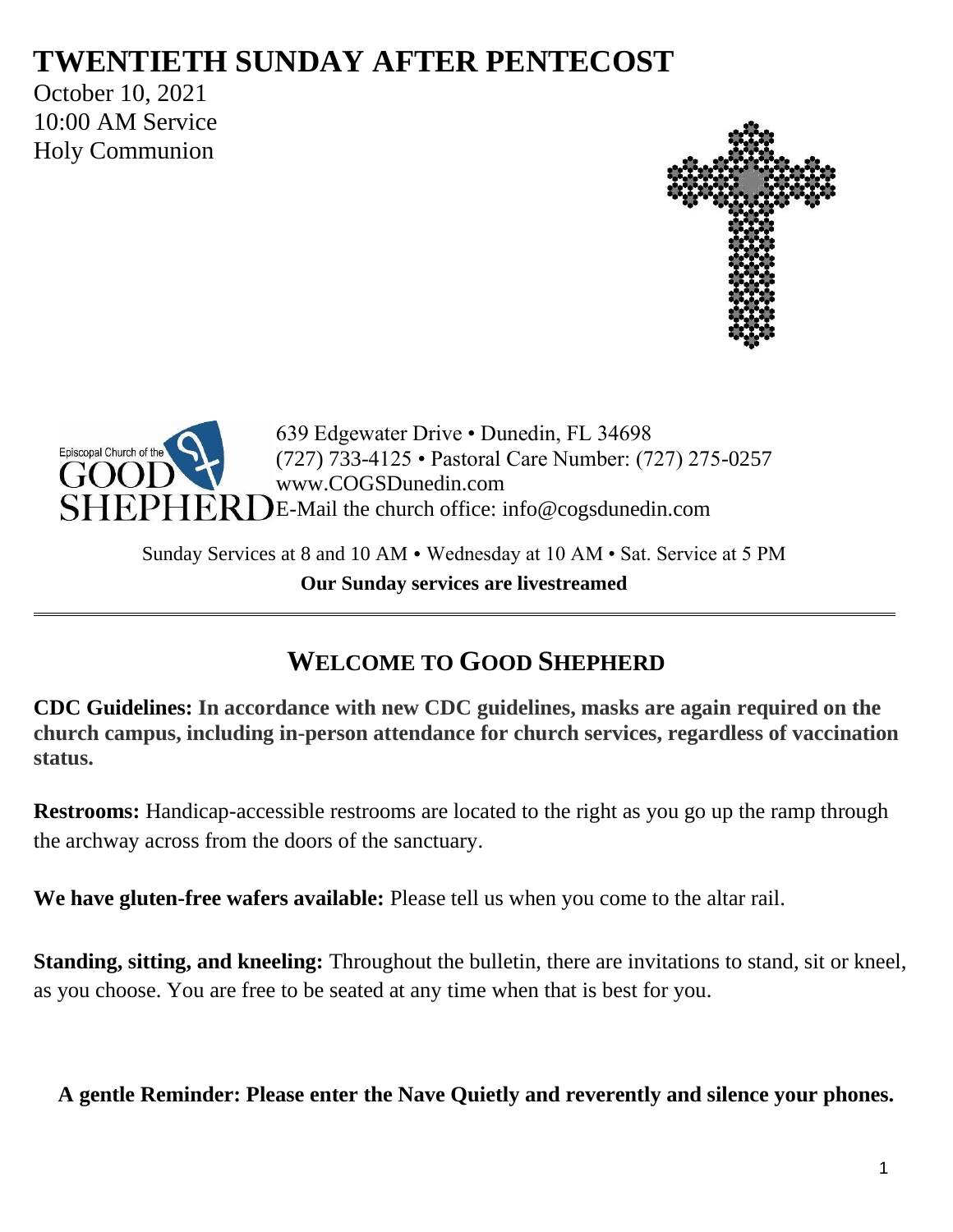# **GATHERING FOR WORSHIP**

| <b>VOLUNTARY</b>                                                                                                                                                                                     | Folktune Sketch on NYLAND                                                                                                                                                                              | Dale Wood (1934-2003) |  |  |  |
|------------------------------------------------------------------------------------------------------------------------------------------------------------------------------------------------------|--------------------------------------------------------------------------------------------------------------------------------------------------------------------------------------------------------|-----------------------|--|--|--|
| <b>WELCOME AND ANNOUNCEMENTS</b>                                                                                                                                                                     |                                                                                                                                                                                                        |                       |  |  |  |
| <b>PROCESSIONAL HYMN</b>                                                                                                                                                                             | Hope of the World                                                                                                                                                                                      | H. 472 vs $1,2,3,5$   |  |  |  |
|                                                                                                                                                                                                      | Hope of the world, thou Christ of great compassion,<br>speak to our fearful hearts by conflict rent.<br>Save us, thy people, from consuming passion,<br>who by our own false hopes and aims are spent. |                       |  |  |  |
|                                                                                                                                                                                                      | Hope of the world, God's gift from highest heaven,<br>bringing to hungry souls the bread of life,<br>still let thy Spirit unto us be given<br>to heal earth's wounds and end her bitter strife.        |                       |  |  |  |
|                                                                                                                                                                                                      | Hope of the world, afoot on dusty highways,<br>showing to wandering souls the path of light,<br>walk thou beside us lest the tempting by-ways<br>lure us away from thee to endless night.              |                       |  |  |  |
| Hope of the world, O Christ, o'er death victorious,<br>who by this sign didst conquer grief and pain,<br>we would be faithful to thy gospel glorious;<br>thou art our Lord! Thou dost forever reign! |                                                                                                                                                                                                        |                       |  |  |  |
| THE OPENING ACCLAMATION                                                                                                                                                                              |                                                                                                                                                                                                        |                       |  |  |  |

*Celebrant* Blessed be God: Father, Son, and Holy Spirit. *People* **And blessed be God's kingdom, now and for ever. Amen.**

# **COLLECT FOR PURITY**

*All* **Almighty God, unto whom all hearts are open, all desires known, and from whom no secrets are hid. Cleanse the thoughts of our hearts by the inspiration of thy Holy Spirit, that we may perfectly love thee, and worthily magnify thy holy Name; through Christ our Lord. Amen.**

# **THE COLLECT OF THE DAY**

*Celebrant* The Lord be with you.

*People* **And also with you.**

*Celebrant* Let us pray… Lord, we pray that your grace may always precede and follow us, that we may continually be given to good works; through Jesus Christ our Lord, who lives and reigns with you and the Holy Spirit, one God, now and for ever.

*All* **Amen**.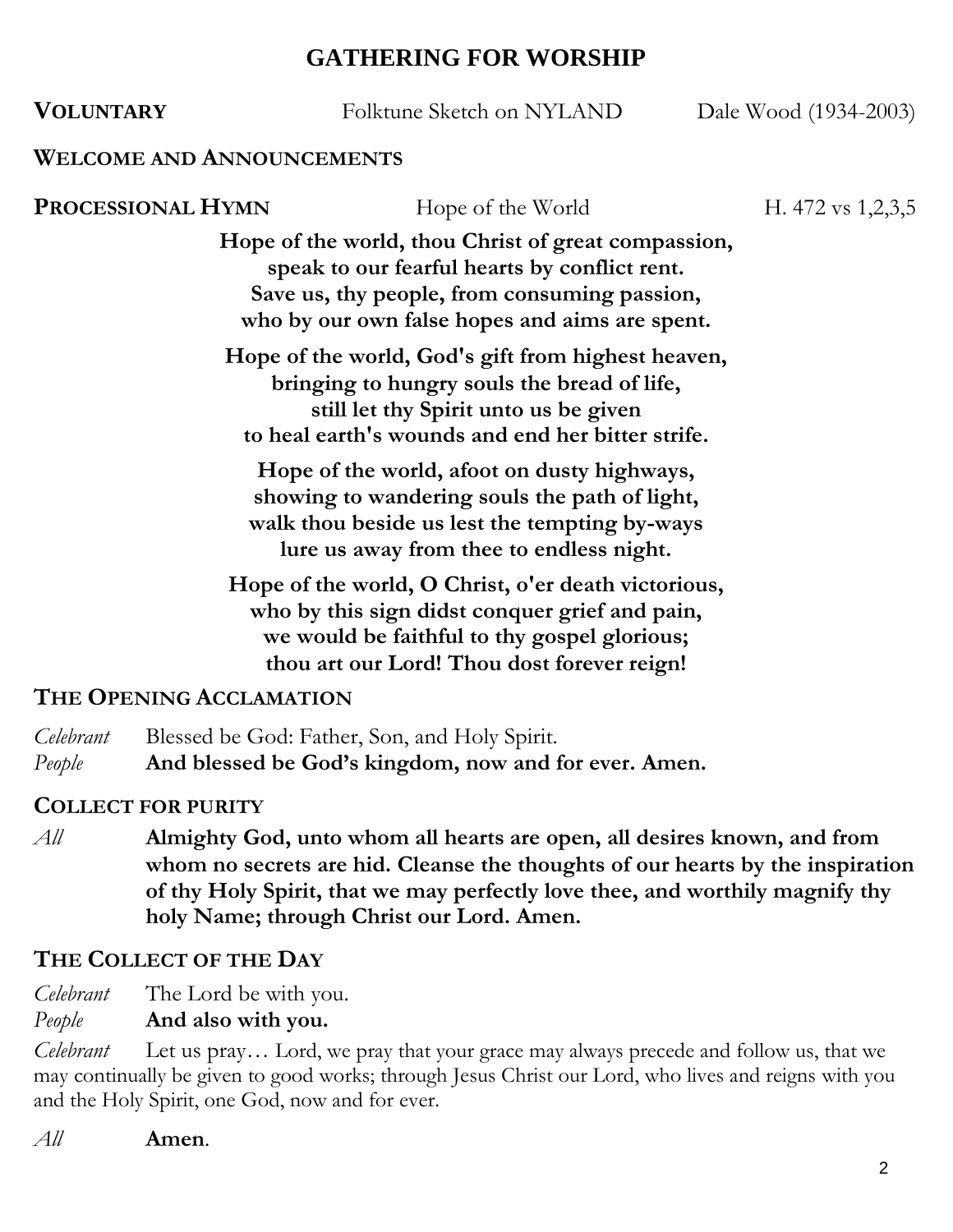# **THE WORD OF GOD**

*The people sit.*

### **THE FIRST READING:** Job 23:1-9, 16-17

*Lector* The First Reading is taken from Job chapter 23…

Job said: "Today also my complaint is bitter; his hand is heavy despite my groaning. Oh, that I knew where I might find him, that I might come even to his dwelling! I would lay my case before him, and fill my mouth with arguments.

I would learn what he would answer me, and understand what he would say to me.

Would he contend with me in the greatness of his power? No; but he would give heed to me. There an upright person could reason with him, and I should be acquitted forever by my judge. "If I go forward, he is not there; or backward, I cannot perceive him; on the left he hides, and I cannot behold him; I turn to the right, but I cannot see him.

God has made my heart faint; the Almighty has terrified me; If only I could vanish in darkness, and thick darkness would cover my face!"

*Lector* The Word of the Lord.

*People* **Thanks be to God.**

**METRICAL PSALM 22:1-15** Tune: O Master Let Me Walk with Thee H. 660 vs 1-4

**Lord, why have you forsaken me, And why are you so far away From my complaint and my distress Poured out before you night and day?**

**Yet you are holy, and the songs Of praise of Israel are your throne; When our ancestors called on you, You saved them, rescued all your own.**

**But I am mocked and put to scorn; All those who see me laugh and say, "You trust in God, so let us see Help from the one to whom you pray."**

**Yet you, O Lord, have been my God And only hope since I was born; With trouble near and none to help, My Savior, leave me not forlorn.**

# **THE SECOND READING Hebrews** 4:12-16

*Lector* The Second Reading is taken from Hebrew chapter 4…

The word of God is living and active, sharper than any two-edged sword, piercing until it divides soul from spirit, joints from marrow; it is able to judge the thoughts and intentions of the heart. And before him no creature is hidden, but all are naked and laid bare to the eyes of the one to whom we must render an account.

Since, then, we have a great high priest who has passed through the heavens, Jesus, the Son of God, let us hold fast to our confession. For we do not have a high priest who is unable to sympathize with our weaknesses, but we have one who in every respect has been tested as we are, yet without sin. Let us therefore approach the throne of grace with boldness, so that we may receive mercy and find grace to help in time of need.

*Lector* The Word of the Lord. *People* **Thanks be to God.**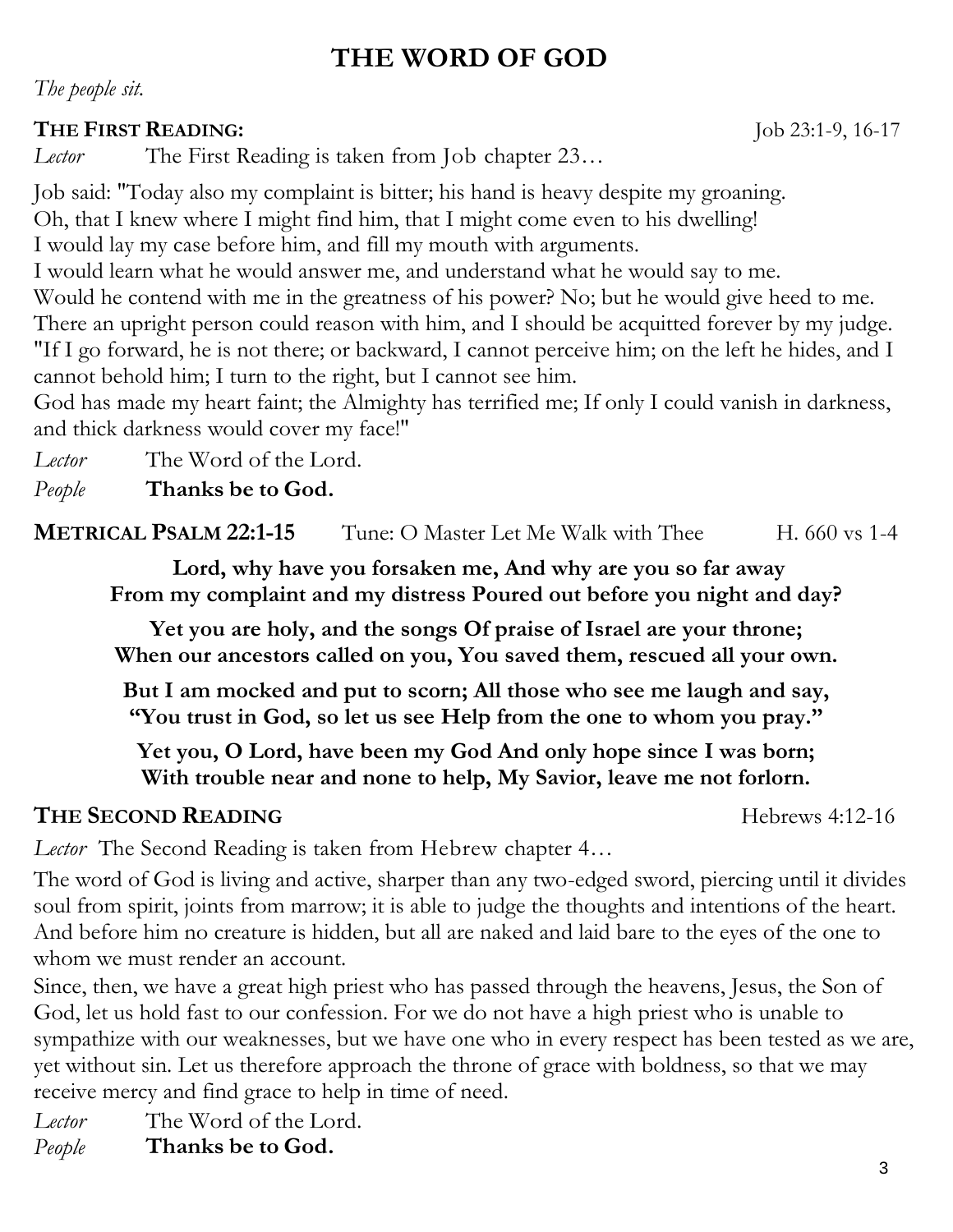*All stand as able.*

#### **THE GOSPEL ACCLAMATION** Be Thou My Vision H.488 VS. 1,3

**Be thou my vision, O Lord of my heart; all else be nought to me, save that thou art thou my best thought, by day or by night, waking or sleeping, thy presence my light.**

> **High King of heaven, when victory is won, may I reach heaven's joys, bright heaven's Sun! Heart of my heart, whatever befall, still be my Vision, O Ruler of all.**

#### **THE GOSPEL** Mark 10:17-31

*Deacon* The Holy Gospel of our Lord Jesus Christ according to Mark. *People* **Glory to you, Lord Christ.**

*Deacon* As Jesus was setting out on a journey, a man ran up and knelt before him, and asked him, "Good Teacher, what must I do to inherit eternal life?" Jesus said to him, "Why do you call me good? No one is good but God alone. You know the commandments: 'You shall not murder; You shall not commit adultery; You shall not steal; You shall not bear false witness; You shall not defraud; Honor your father and mother.'" He said to him, "Teacher, I have kept all these since my youth." Jesus, looking at him, loved him and said, "You lack one thing; go, sell what you own, and give the money to the poor, and you will have treasure in heaven; then come, follow me." When he heard this, he was shocked and went away grieving, for he had many possessions.

Then Jesus looked around and said to his disciples, "How hard it will be for those who have wealth to enter the kingdom of God!" And the disciples were perplexed at these words. But Jesus said to them again, "Children, how hard it is to enter the kingdom of God! It is easier for a camel to go through the eye of a needle than for someone who is rich to enter the kingdom of God." They were greatly astounded and said to one another, "Then who can be saved?" Jesus looked at them and said, "For mortals it is impossible, but not for God; for God all things are possible."

Peter began to say to him, "Look, we have left everything and followed you." Jesus said, "Truly I tell you, there is no one who has left house or brothers or sisters or mother or father or children or fields, for my sake and for the sake of the good news, who will not receive a hundredfold now in this age—houses, brothers and sisters, mothers and children, and fields with persecutions and in the age to come eternal life. But many who are first will be last, and the last will be first."

*Deacon* The Gospel of the Lord. *People* **Praise to you, Lord Christ.** *The people sit.*

**SERMON** The Rev. Cindy Roehl

*All stand as able.*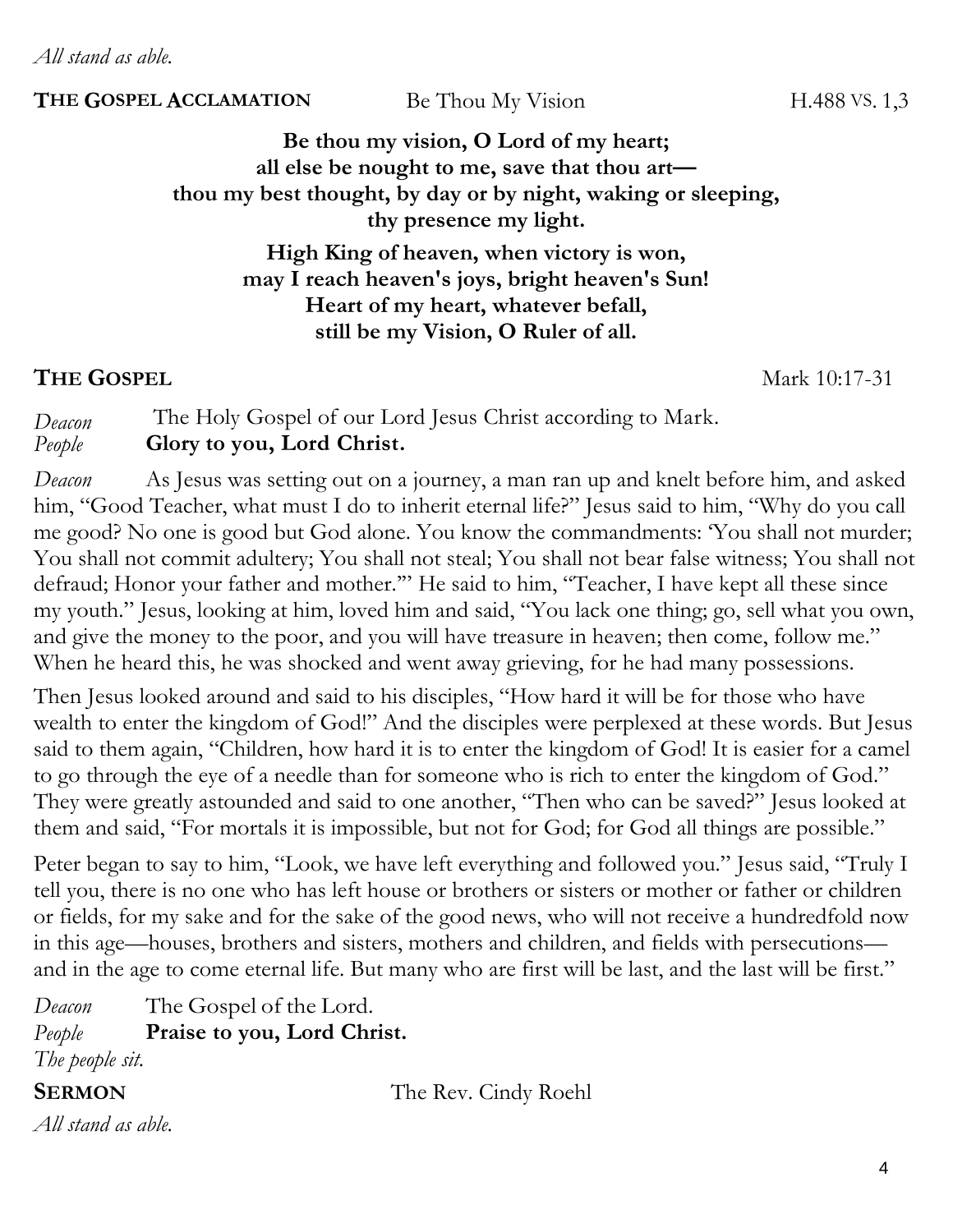#### **THE NICENE CREED**

*People* **We believe in one God, the Father, the Almighty, maker of heaven and earth, of all that is, seen and unseen. We believe in one Lord, Jesus Christ, the only Son of God, eternally begotten of the Father, God from God, Light from Light, true God from true God, begotten, not made, of one Being with the Father. Through him all things were made. For us and for our salvation he came down from heaven: by the power of the Holy Spirit he became incarnate from the Virgin Mary, and was made man. For our sake he was crucified under Pontius Pilate; he suffered death and was buried. On the third day he rose again in accordance with the Scriptures; he ascended into heaven and is seated at the right hand of the Father. He will come again in glory to judge the living and the dead, and his kingdom will have no end. We believe in the Holy Spirit, the Lord, the giver of life, who proceeds from the Father and the Son. With the Father and the Son he is worshiped and glorified. He has spoken through the Prophets. We believe in one holy catholic and apostolic Church. We acknowledge one baptism for the forgiveness of sins. We look for the resurrection of the dead, and the life of the world to come. Amen.**

## **THE PRAYERS OF THE PEOPLE**

- *Deacon* Heavenly Father, you have promised to hear when we pray in the name of your Son. Therefore, in confidence and trust we pray for the Church.
- *Lector* Father, enliven the Church for its mission,
- *People* **that we may be salt of the earth and light to the world.**
- *Lector* Breathe fresh life into your people.
- *People* **Give us power to reveal Christ in word and action.**
- *Lector* We pray for the world: we pray for our elected leaders, and implore that you will lead us and every nation into the ways of justice and peace. God of truth, inspire with your wisdom those whose decisions affect the lives of others
- *People* **that all may act with integrity and courage.**
- Lector Give grace to all whose lives are linked with ours.
- *People* **May we serve Christ in one another, and love as he loves us.**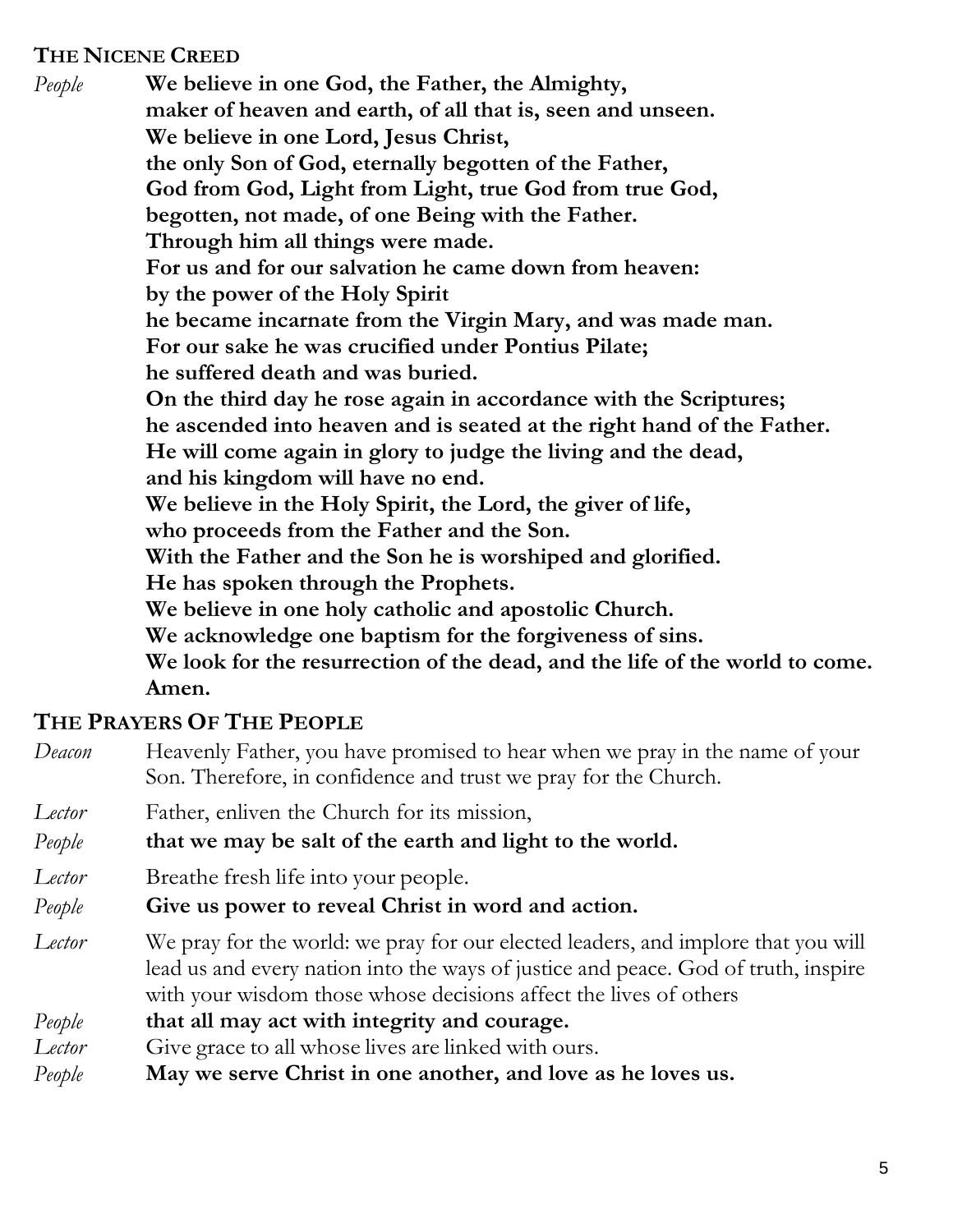*Lector* We pray for the community, and for those in need. especially . . . [*add names from notebook*] and those we now namealoud or in our hearts [*leave time* ]. God of hope, comfort and restore all who suffer in body, mind or spirit, and make us willing agents of your compassion.

## *People* **Strengthen us as we share in making people whole, that all may know thepower of your healing love.**

*Lector* We give you thanks for all the blessings of this life, especially the flowers given today to the Glory of God and in Thanksgiving for the anniversary of Brian Sharpe's kidney transplant, given by Brian, Cheryl & Rhiannon Sharpe and for the birthdays this week for Bonnie Staatz, Carey Cherivtch, Brooke Hartley and the anniversaries of Stephen & Priscilla Gill*.* Awaken in us a sense of wonder for the earth and all that is in it.

## *People* **Teach us to care creatively for its resources.**

*Lector* We remember those who have died and those who mourn (especially . . . [*add names from notebook*]). We remember with thanksgiving those near to us whose absence still leaves a hole in our hearts; I invite you to say their names, silently or aloud [*leave time..............................*]. We pray for all who have died in the faith of Christ, and those whose faith is known to you alone.

## *People* **Father, into your hands we commend them.**

*People* **Grant that we may walk in your presence: your love in our hearts, your truth in our minds, your strength in our wills, until, at the end of our journey, we know the joy of our homecoming and the welcome of your embrace, through Jesus Christ our Lord.**

*The Celebrant adds a concluding collect.* 

# **CONFESSION & ABSOLUTION:**

*Deacon* Let us confess our sins against God and our neighbor. *(Silence is kept.)* 

*People* **Most merciful God,**

**we confess that we have sinned against you**

**in thought, word, and deed,**

**by what we have done,**

**and by what we have left undone.**

**We have not loved you with our whole heart;**

**we have not loved our neighbors as ourselves.**

**We are truly sorry and we humbly repent.**

**For the sake of your Son Jesus Christ,**

**have mercy on us and forgive us;**

**that we may delight in your will,**

**and walk in your ways,**

**to the glory of your Name. AMEN.**

*Lector* Lord, you have called us to serve you. We pray for ourselves and our ministries.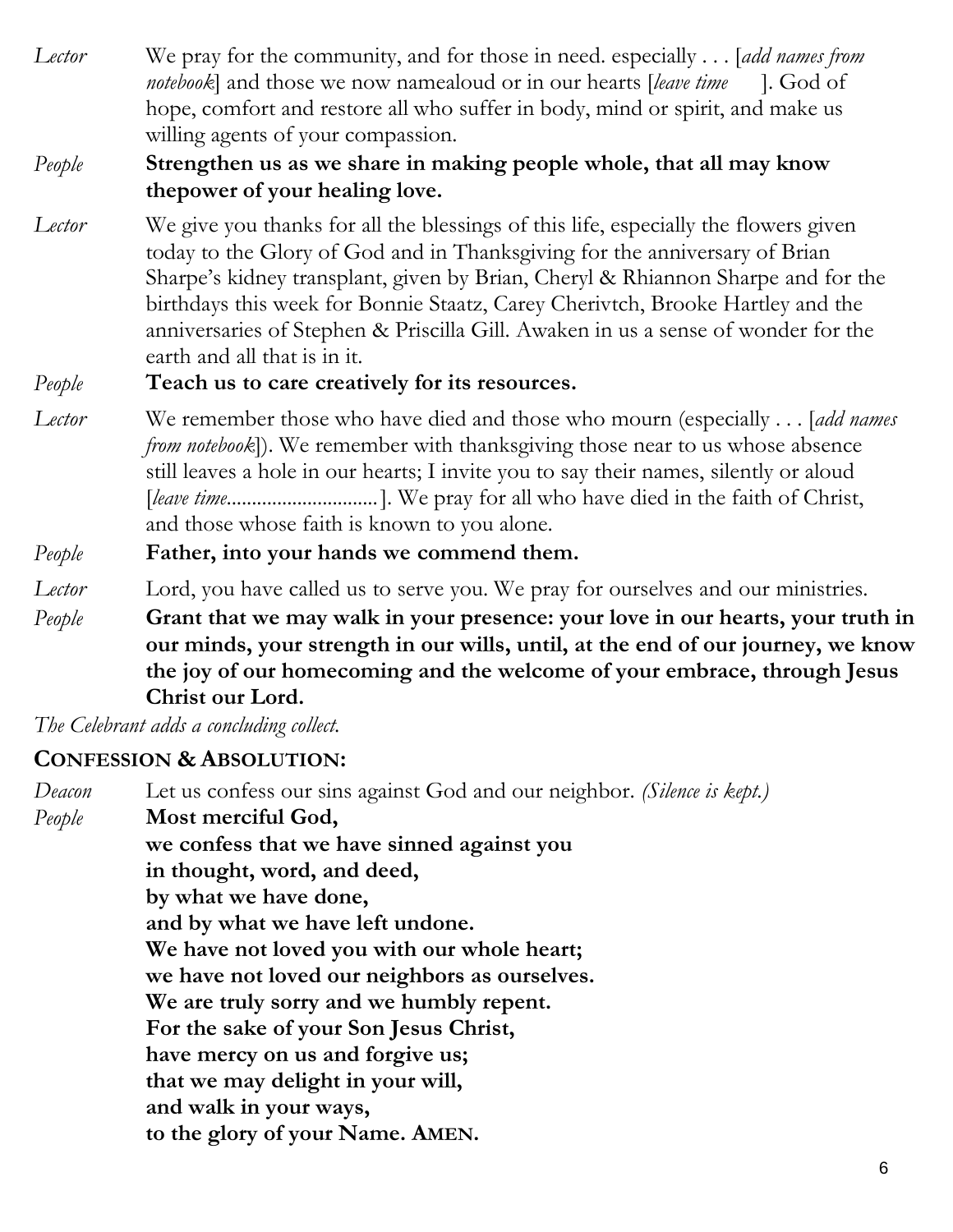- *Celebrant* Almighty God have mercy on you, forgive you all your sins through our Lord Jesus Christ, strengthen you in all goodness, and by the power of the Holy Spirit keep you in eternal life.
- *All* **AMEN**.

### **THE GREETING OF PEACE**

*Celebrant* The peace of the Lord be always with you. *People* **And also with you.**

*All may greet one another in the name of the Lord.*

# **THE HOLY COMMUNION**

#### **OFFERTORY SENTENCE**

**OFFERTORY SOLO** The Summons arr. Michael Burkhardt Julian Guini, *soloist*

*All stand as able.*

#### **THE PRESENTATION**

*Deacon* We gladly present the fruits of our lives to the God who creates us, redeems us and sustains us. May we have the grace to use them to heal God's world.

**PRESENTATION HYMN** Christ Is Made the Sure Foundation

**Christ is made the sure foundation, Christ the head and cornerstone, chosen of the Lord and precious, binding all the church in one; holy Zion's help forever, and our confidence alone.**

**Laud and honor to the Father, laud and honor to the Son, laud and honor to the Spirit, ever three and ever one: one in might and one in glory while unending ages run!**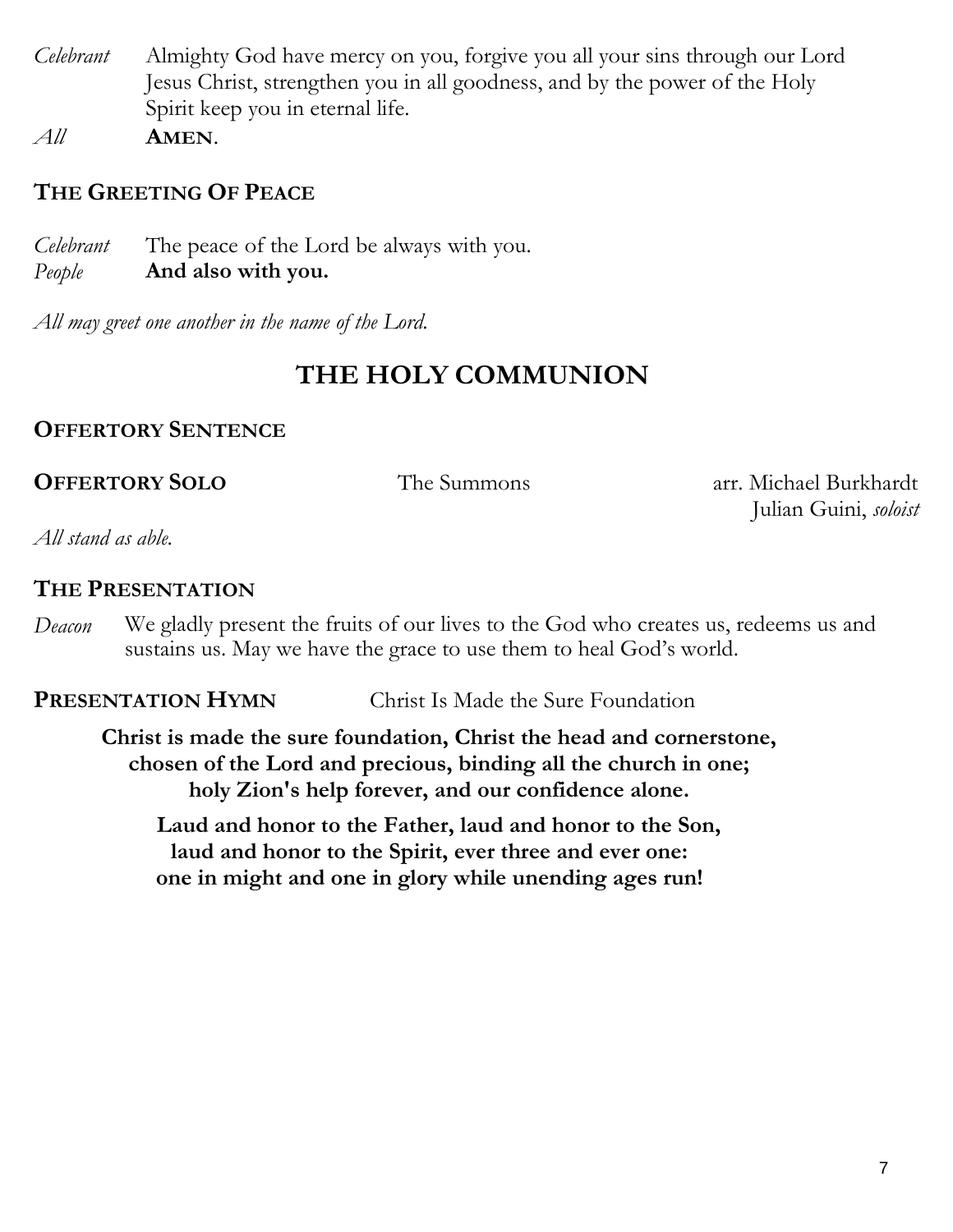# **THE GREAT THANKSGIVING:** Eucharistic Prayer A

| Celebrant | The Lord be with you.                                                                  |
|-----------|----------------------------------------------------------------------------------------|
| People    | And also with you.                                                                     |
| Celebrant | Lift up your hearts.                                                                   |
| People    | We lift them to the Lord.                                                              |
| Celebrant | Let us give thanks to the Lord our God.                                                |
| People    | It is right to give him thanks and praise.                                             |
| Celebrant | It is right, and a good and joyful thing, always and everywhere to give thanks to you, |
|           | Father Almighty, Creator of heaven and earth. For you are the source of light and      |
|           | life, you made us in your image, and called us to new life in Jesus Christ our Lord.   |
|           | Therefore, we praise you, joining our voices with Angels and Archangels and with all   |
|           | the company of heaven, who for ever sing this hymn to proclaim the glory of your       |
|           | Name:                                                                                  |
| All       | Holy, holy, holy Lord,                                                                 |
|           | God of power and might,                                                                |
|           | heaven and earth are full of your glory.                                               |
|           | Hosanna in the highest.                                                                |
|           | Blessed is he who comes in the name of the Lord.                                       |
|           | Hosanna in the highest.                                                                |
|           |                                                                                        |

**Hosanna in the highest.**

# *The Celebrant continues*

Holy and gracious Father: In your infinite love you made us for yourself, and, when we had fallen into sin and become subject to evil and death, you, in your mercy, sent Jesus Christ, your only and eternal Son, to share our human nature, to live and die as one of us, to reconcile us to you, the God and Father of all.

He stretched out his arms upon the cross, and offered himself, in obedience to your will, a perfect sacrifice for the whole world.

On the night he was handed over to suffering and death, our Lord Jesus Christ took bread; and when he had given thanks to you, he broke it, and gave it to his disciples, and said, "Take, eat: This is my Body, which is given for you. Do this for the remembrance of me."

After supper he took the cup of wine; and when he had given thanks, he gave it to them, and said, "Drink this, all of you: This is my Blood of the new Covenant, which is shed for you and for many for the forgiveness of sins. Whenever you drink it, do this for the remembrance of me." Therefore we proclaim the mystery of faith:

# *Celebrant and People* **Christ has died. Christ is risen. Christ will come again.**

# *The Celebrant continues*

We celebrate the memorial of our redemption, O Father, in this sacrifice of praise and thanksgiving. Recalling his death, resurrection, and ascension, we offer you these gifts.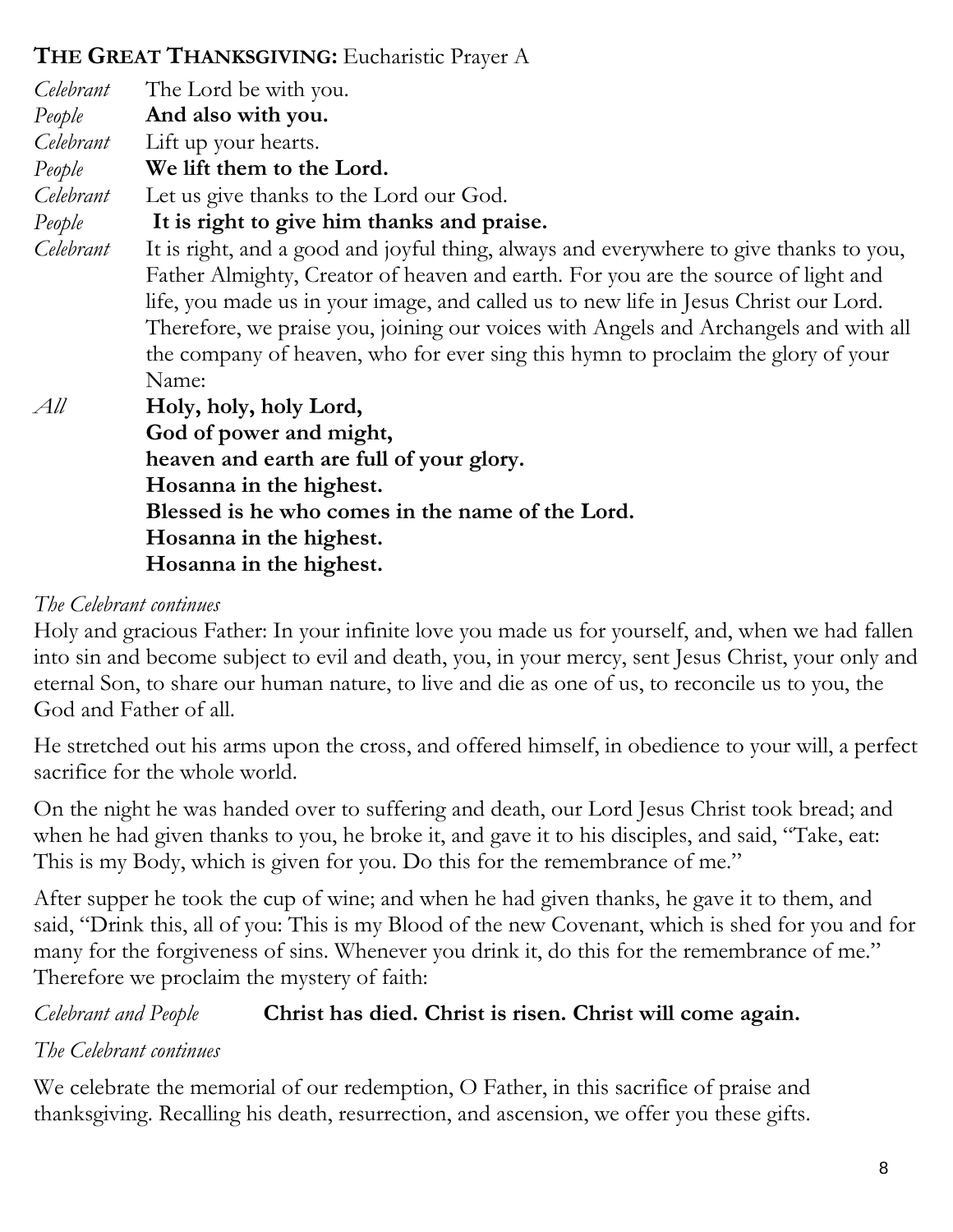Sanctify them by your Holy Spirit to be for your people the Body and Blood of your Son, the holy food and drink of new and unending life in him. Sanctify us also that we may faithfully receive this holy Sacrament, and serve you in unity, constancy, and peace; and at the last day bring us with all your saints into the joy of your eternal kingdom.

All this we ask through your Son Jesus Christ: By him, and with him, and in him, in the unity of the Holy Spirit all honor and glory is yours, Almighty Father, now and for ever.

*All* **AMEN.**

# **THE LORD'S PRAYER**

*Celebrant* And now as our Savior Christ has taught us, we are bold to say, *People* **Our Father, who art in heaven, hallowed be thy Name, thy kingdom come, thywill be done, on earth as it is in heaven. Give us this day our daily bread. Andforgive us our trespasses, as we forgive those who trespass against us. And lead us not into temptation, but deliver us from evil. For thine is the kingdom,and the power, and the glory, for ever and ever. Amen.**

# **THE BREAKING OF THE BREAD**

*The Celebrant breaks the consecrated bread. A period of silence is kept.*

*Celebrant* Alleluia! Christ our Passover is sacrificed for us; *People* **Therefore let us keep the feast. Alleluia!**

*Celebrant* The Gifts of God for the People of God.

*All are invited to receive the Sacrament in one kind. If you desire a blessing instead, cross your arms over your chest.*

**COMMUNION SOLO** O Jesus, I Have Promised Finnish Folktune

Arr. David Evans Julian Guini, *soloist*

*Please remain seated.*

**THE CHANT** O Lord, Hear My Prayer

**O Lord, hear my prayer. O Lord, hear my prayer. When I call, answer me. O Lord, hear my prayer. O Lord, hear my prayer. Come and listen to me. (Repeat)**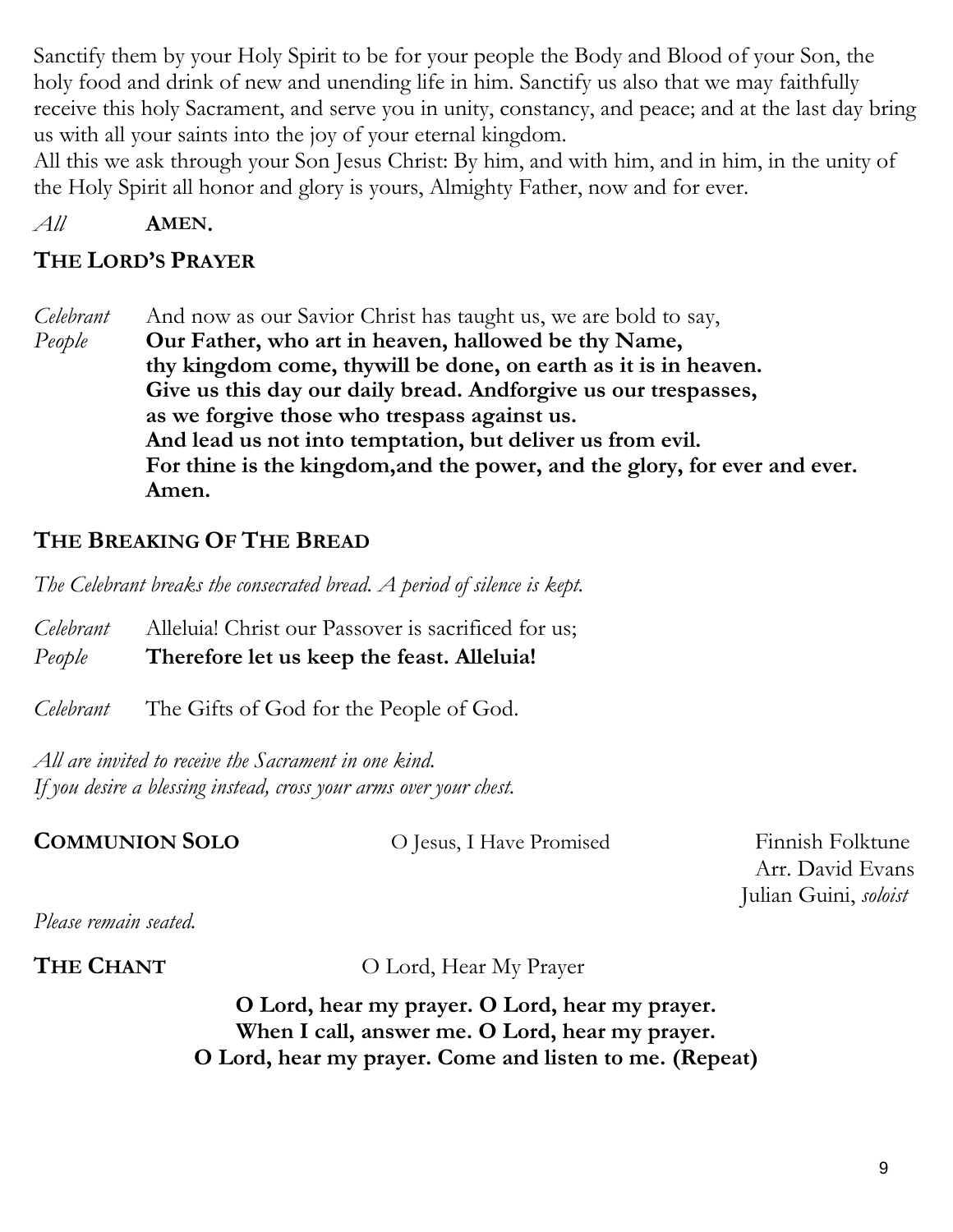#### **THE PRAYER AFTER COMMUNION**

## *Celebrant* Let us pray…

*All* **Almighty and everliving God, we thank you for feeding us with the spiritual food of the most precious Body and Blood of your Son our Savior Jesus Christ; and for assuring us in these holy mysteries that we are living members of the Body of your Son, and heirs of your eternal kingdom. And now, Father, send us out to do the work you have given us to do, to love and serve you as faithful witnesses of Christ our Lord. To him, to you, and to the Holy Spirit, be honor and glory, now and for ever. Amen.**

# **THE BLESSING**

| THE SENDING HYMN |  | Sing Praise to God Who Reigns Above |  |  |  |  |  |  | H. $408$ vs 1-3 |  |  |  |
|------------------|--|-------------------------------------|--|--|--|--|--|--|-----------------|--|--|--|
|                  |  | $\sim$ $\sim$ $\sim$                |  |  |  |  |  |  |                 |  |  |  |

**Sing praise to God who reigns above, the God of all creation, the God of power, the God of love, the God of our salvation; with healing balm my soul he fills, and every faithless murmur stills: to God all praise and glory.**

**What God's almighty power hath made, his gracious mercy keepeth; by morning glow or evening shade his watchful eye ne'er sleepeth. Within the kingdom of his might, lo! all is just and all is right: to God all praise and glory.**

**Let all who name Christ's holy Name give God all praise and glory; let all who know his power proclaim aloud the wondrous story! Cast each false idol from its throne, the Lord is God, and he alone: to God all praise and glory.**

#### **THE DISMISSAL**

*Celebrant* Go in peace to love and serve the Lord! *People* **Thanks be to God!**

| <b>VOLUNTARY</b> | Sing Praise to God Who Reigns Above | Franklin D. Ashdown |
|------------------|-------------------------------------|---------------------|
|------------------|-------------------------------------|---------------------|